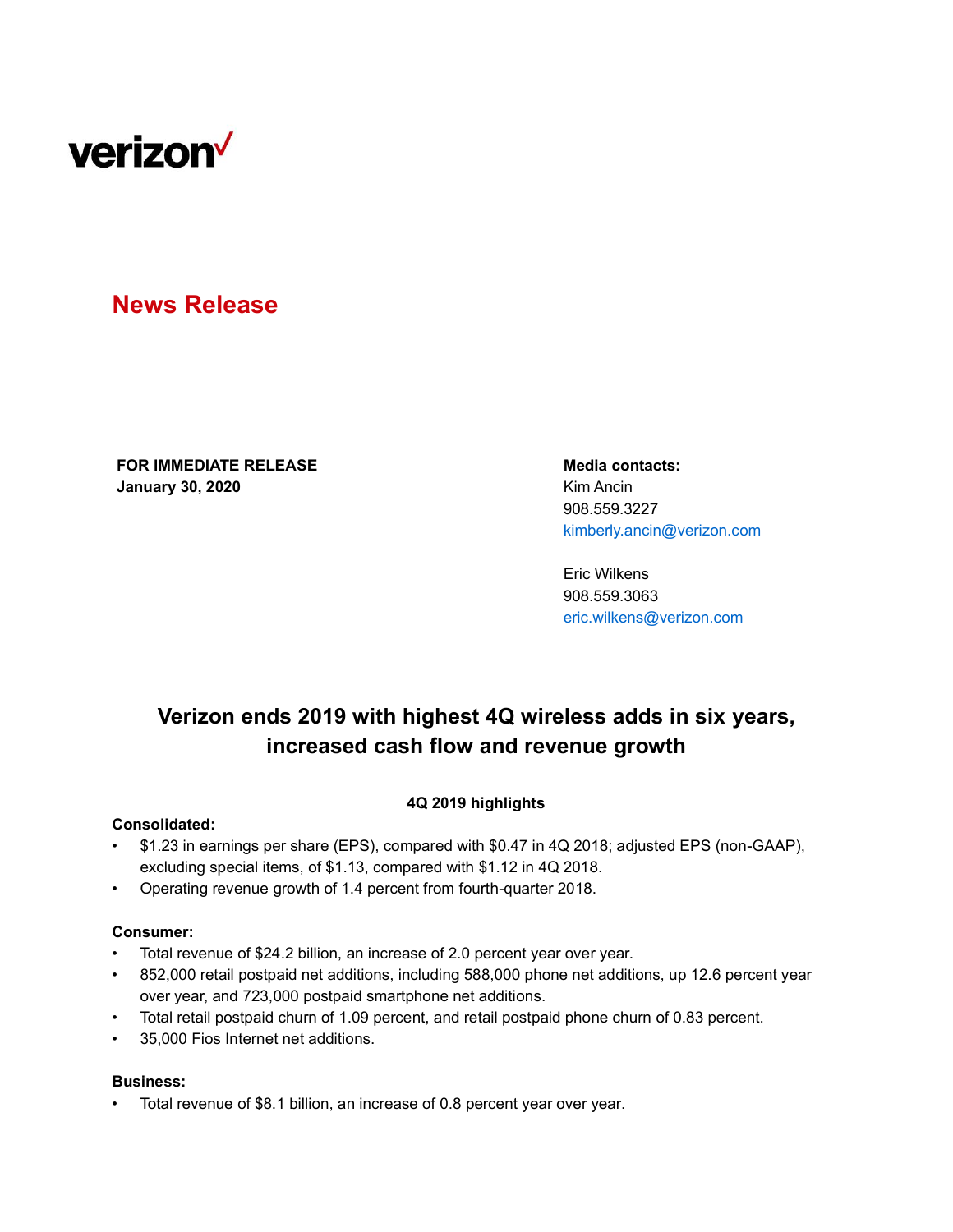- 396,000 retail postpaid net additions, including 202,000 phone net additions.
- Total retail postpaid churn of 1.28 percent, and retail postpaid phone churn of 1.00 percent.

# **Wireless (non-GAAP):**

- Total revenue growth of 3.5 percent year over year to \$25.3 billion in fourth-quarter 2019, driven by a 2.7 percent increase in service revenue. For full-year 2019, Wireless service revenue grew 3.2 percent.
- 1.2 million retail postpaid net additions, including 790,000 phone net additions, the highest fourthquarter phone net additions in six years; and 969,000 postpaid smartphone net additions, up 11.0 percent year over year.
- 1.4 million phone net additions in full-year 2019, compared to 1.1 million in full-year 2018.
- Total retail postpaid churn of 1.13 percent, and retail postpaid phone churn of 0.86 percent.

# **Wireline (non-GAAP):**

- Total revenue of \$7.1 billion, a decrease of 4.1 percent year over year.
- 39,000 Fios Internet net additions; Fios total revenue growth of 0.8 percent year over year.

# **2019 highlights**

## **Consolidated:**

- Full year EPS of \$4.65, compared with \$3.76 in 2018; adjusted EPS (non-GAAP), excluding special items, of \$4.81, compared with 2018 adjusted EPS of \$4.71.
- Full-year 2019 operating cash flow of \$35.7 billion, an increase from \$34.3 billion in 2018.
- Free cash flow (non-GAAP) of \$17.8 billion in full-year 2019, up 0.7 percent year over year.
- Unsecured debt is lower by \$3.9 billion from year-end 2018.

**NEW YORK -** Verizon Communications Inc. (NYSE, Nasdaq: VZ) closed 2019 with strong fourth-

quarter results highlighted by earnings growth and the most fourth-quarter phone net additions in six

years.

"Verizon delivered strong operational performance in the fourth quarter, highlighted by continued

wireless customer growth in both Consumer and Business," said Chairman and CEO Hans Vestberg. "In

2019, Verizon drove innovation in 5G, established a new operating structure and delivered solid financial

results. We entered 2020 with great momentum as we expand our network leadership and remain

focused on the customer to provide a best-in-class experience. Our 5G footprint continues to grow as we

lead this era of transformational change by building these next-generation networks the right way."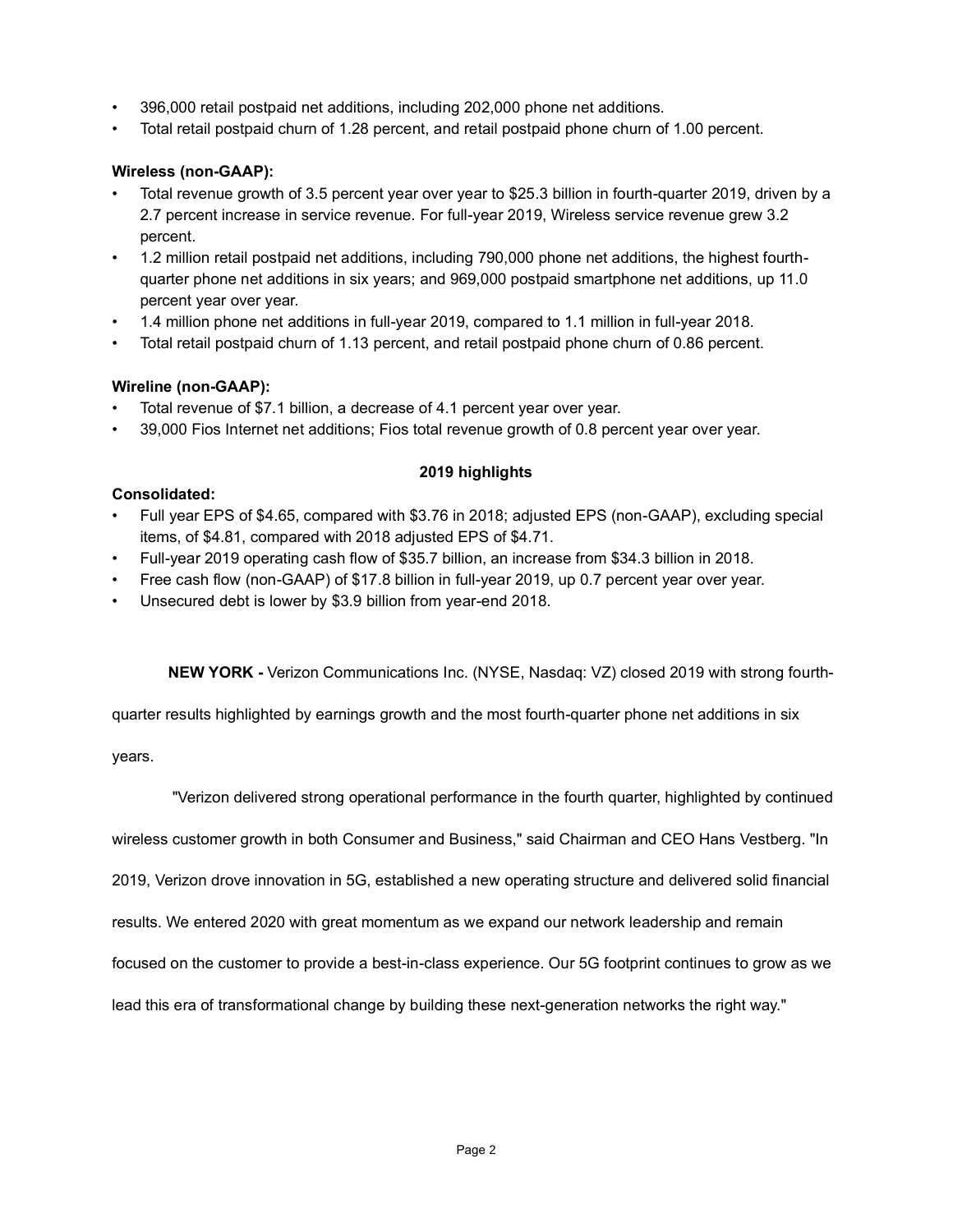For fourth-quarter 2019, Verizon reported EPS of \$1.23, compared with \$0.47 in fourth-quarter 2018. On an adjusted basis (non-GAAP), fourth-quarter 2019 EPS, excluding special items, was \$1.13, compared with adjusted EPS of \$1.12 in fourth-quarter 2018.

Fourth-quarter 2019 EPS included a net pre-tax loss from special items of about \$2.4 billion, which consisted of an early debt extinguishment charge of \$2.1 billion, an impairment charge of \$236 million primarily related to the write-down of goodwill in the Media business, and a net charge related to severance and annual mark-to-market for pension and OPEB (other post-employment benefits) liabilities of \$135 million. The company also recorded a \$2.2 billion tax benefit related to the sale of preferred shares in a foreign affiliate. The cash impact related to the tax benefit of this sale will be realized in 2020.

In fourth-quarter 2019, Verizon's results included the effects of a reduction in benefits from the adoption of a revenue recognition standard, primarily due to the deferral of commission expense, and the adoption of a lease accounting standard. The combined net impact was a 4 cent headwind in fourthquarter 2019, and 17 cents for full-year 2019, which is included in the year-over-year increase in adjusted EPS.

For full-year 2019, Verizon reported \$4.65 in EPS, compared with \$3.76 in full-year 2018. On an adjusted basis (non-GAAP), excluding special items, 2019 EPS was \$4.81, compared with 2018 EPS of \$4.71.

#### **Consolidated results**

Total consolidated operating revenues in fourth-quarter 2019 were \$34.8 billion, up 1.4 percent from fourth-quarter 2018. This growth was primarily driven by higher wireless service revenue, highlighted by volumes and step-ups in access, partially offset by lower wireless equipment revenue and declines in revenue from wireline products and services, predominantly in the Business segment. Full-year 2019 consolidated operating revenues were \$131.9 billion, up 0.8 percent year over year.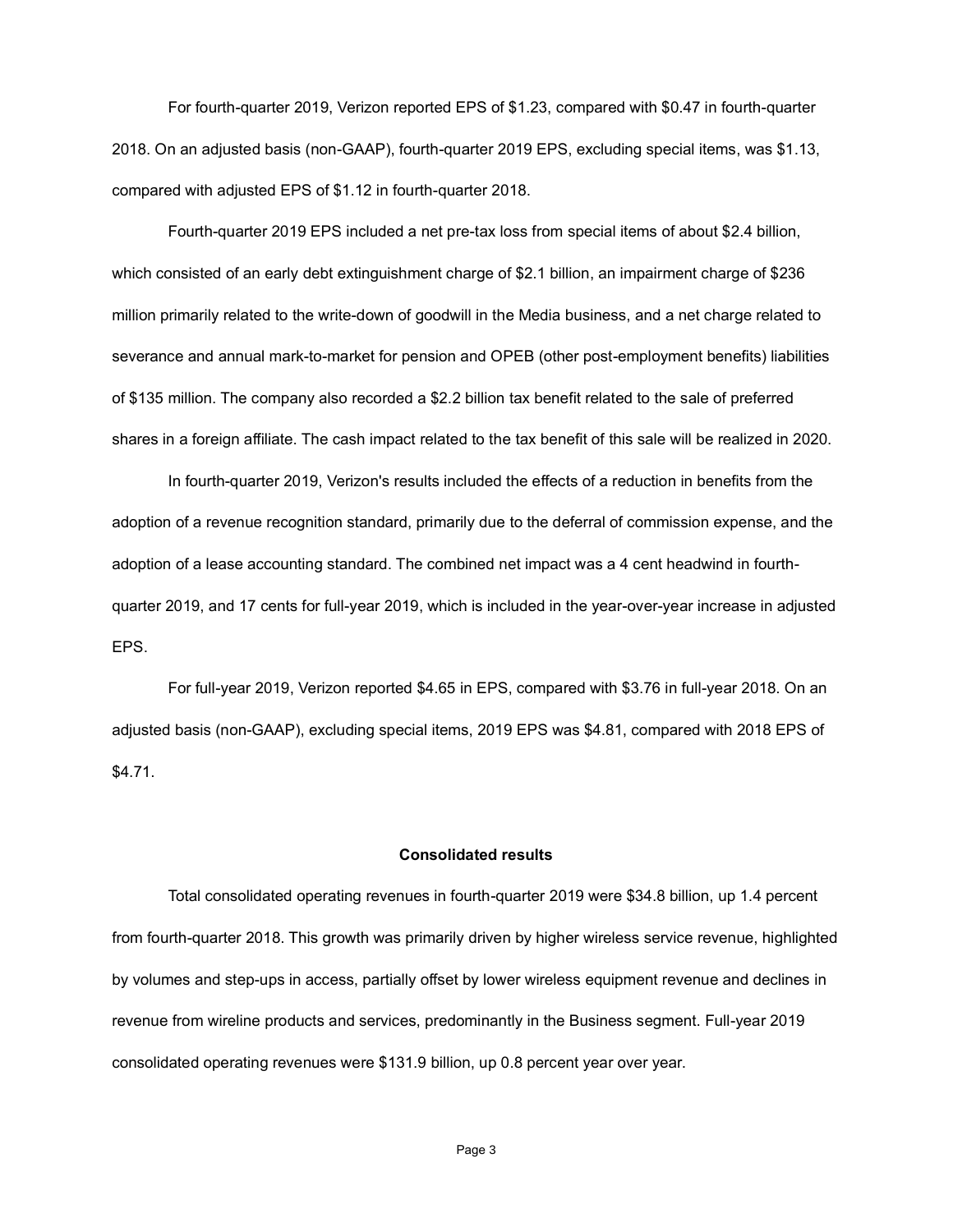Cash flow from operations totaled \$35.7 billion in 2019, an increase from \$34.3 billion in 2018. This growth was the result of operational improvements in Verizon's businesses and lower discretionary employee benefit contributions, partially offset by higher cash tax payments and cash payments related to the Voluntary Separation Program.

Full-year 2019 capital expenditures were \$17.9 billion. Capital expenditures continue to support the launch and build-out of Verizon's 5G Ultra Wideband network, the growth in data and video traffic on the company's 4G LTE network, the deployment of significant fiber in markets nationwide and the upgrade to Verizon's Intelligent Edge Network architecture.

The company's unsecured debt decreased by \$3.9 billion in 2019. The company remains focused on reducing its net unsecured debt portfolio into its targeted range of 1.75 to 2.0 times, while continuing to actively manage its near-term maturities, optimize its overall funding footprint and lower its cost of capital. With leverage nearing the high end of the targeted range, the company is adding share repurchases as a fourth priority to the capital allocation policy. Repurchases would begin after the company's other priorities have been met, including investment in the business, commitment to the dividend and strengthening of the balance sheet.

In 2018, Verizon announced a goal to achieve \$10 billion in cumulative cash savings by 2021. This initiative has yielded \$5.7 billion of cumulative cash savings since the program began and is on track to achieve its target. For full-year 2019, Verizon realized approximately \$1.3 billion in expense savings from the Voluntary Separation Program.

Net income was \$5.2 billion in fourth-quarter 2019. EBITDA (non-GAAP, earnings before interest, taxes, depreciation and amortization) totaled approximately \$9.0 billion. Consolidated operating income margin was 19.1 percent in fourth-quarter 2019, compared with 1.9 percent in fourth-quarter 2018. Consolidated EBITDA margin (non-GAAP) was 25.8 percent in fourth-quarter 2019, compared with 20.2 percent in fourth-quarter 2018. Adjusted EBITDA margin (non-GAAP) in fourth-quarter 2019 was 32.0 percent, and consolidated adjusted EBITDA (non-GAAP) in fourth-quarter 2019 was \$11.1 billion.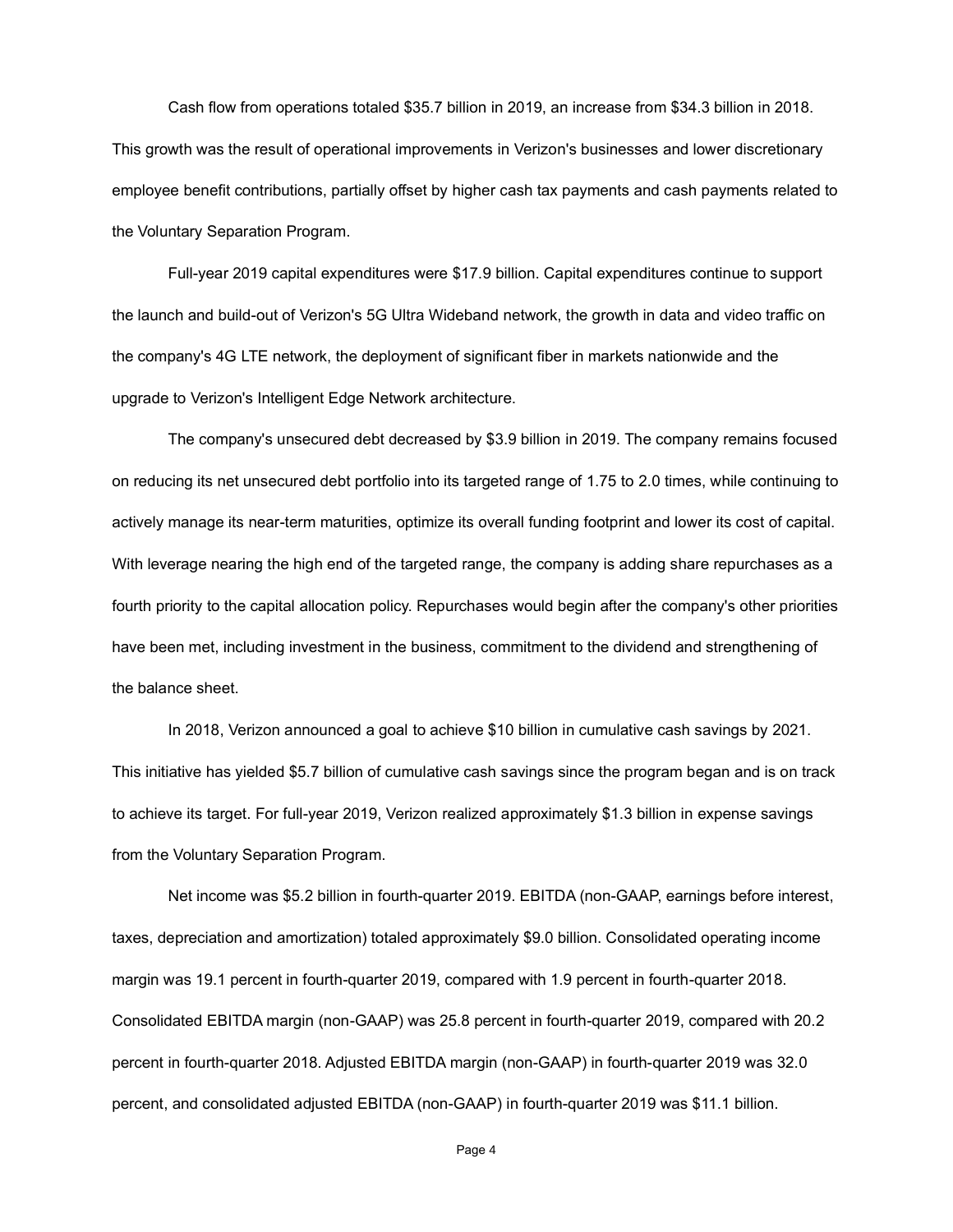# **Consumer results**

- Total Verizon Consumer revenues were \$24.2 billion, an increase of 2.0 percent year over year, driven by continued strong growth in wireless and Fios service offerings, offset by declines in wireless equipment revenue and copper-based wireline services. For full-year 2019, total Consumer revenues were \$91.1 billion, an increase of 1.4 percent from full-year 2018.
- Consumer reported 852,000 wireless retail postpaid net additions in fourth-quarter 2019. This consisted of 588,000 phone net additions, up 12.6 percent year over year, and 305,000 other connected device net additions, primarily wearables, partially offset by tablet net losses of 41,000. Postpaid smartphone net additions were 723,000.
- Consumer wireless service revenues were \$13.4 billion in fourth-quarter 2019, a 1.9 percent increase year over year, driven by customer step-ups to unlimited and higher-priced tiers and an increase in connections per account. Full-year 2019 wireless service revenues were \$53.8 billion, a 2.5 percent increase year over year.
- Total retail postpaid churn was 1.09 percent in fourth-quarter 2019, and retail postpaid phone churn was 0.83 percent.
- Consumer reported 35,000 Fios Internet net additions and 51,000 Fios Video net losses in fourthquarter 2019, reflecting the ongoing shift from traditional linear video to over-the-top offerings. Consumer Fios revenues remained relatively flat, primarily due to the demand for broadband offerings, offset by the impact of video subscriber losses.
- In fourth-quarter 2019, segment operating income was \$6.9 billion, an increase of 1.2 percent year over year, and segment operating income margin was 28.4 percent. Full-year 2019 segment operating income margin was 31.8 percent, compared with 31.2 percent in full-year 2018. Segment EBITDA (non-GAAP) totaled \$9.7 billion in fourth-quarter 2019, a decrease of 1.2 percent year over year. Segment EBITDA margin (non-GAAP) was 39.9 percent in fourth-quarter 2019, down from 41.2 percent in fourth-quarter 2018. For the full year, segment EBITDA margin (non-GAAP) was 44.3 percent in 2019, compared with 44.5 percent in 2018. On a year over year basis, headwinds from the deferral of commission expense and the lease accounting standard accounted for approximately 80 basis points for the quarter.

## **Business results**

- Total Verizon Business revenues were \$8.1 billion, up approximately 1.0 percent year over year. For full-year 2019, total Verizon Business revenues were \$31.4 billion, a decrease of 0.3 percent from full-year 2018.
- Business reported 396,000 wireless retail postpaid net additions in fourth-quarter 2019, an increase of 18.6 percent year over year. This consisted of 202,000 phone net additions, 132,000 tablet net additions and 62,000 other connected device additions.
- Total retail postpaid churn was 1.28 percent in fourth-quarter 2019, and retail postpaid phone churn was 1.00 percent.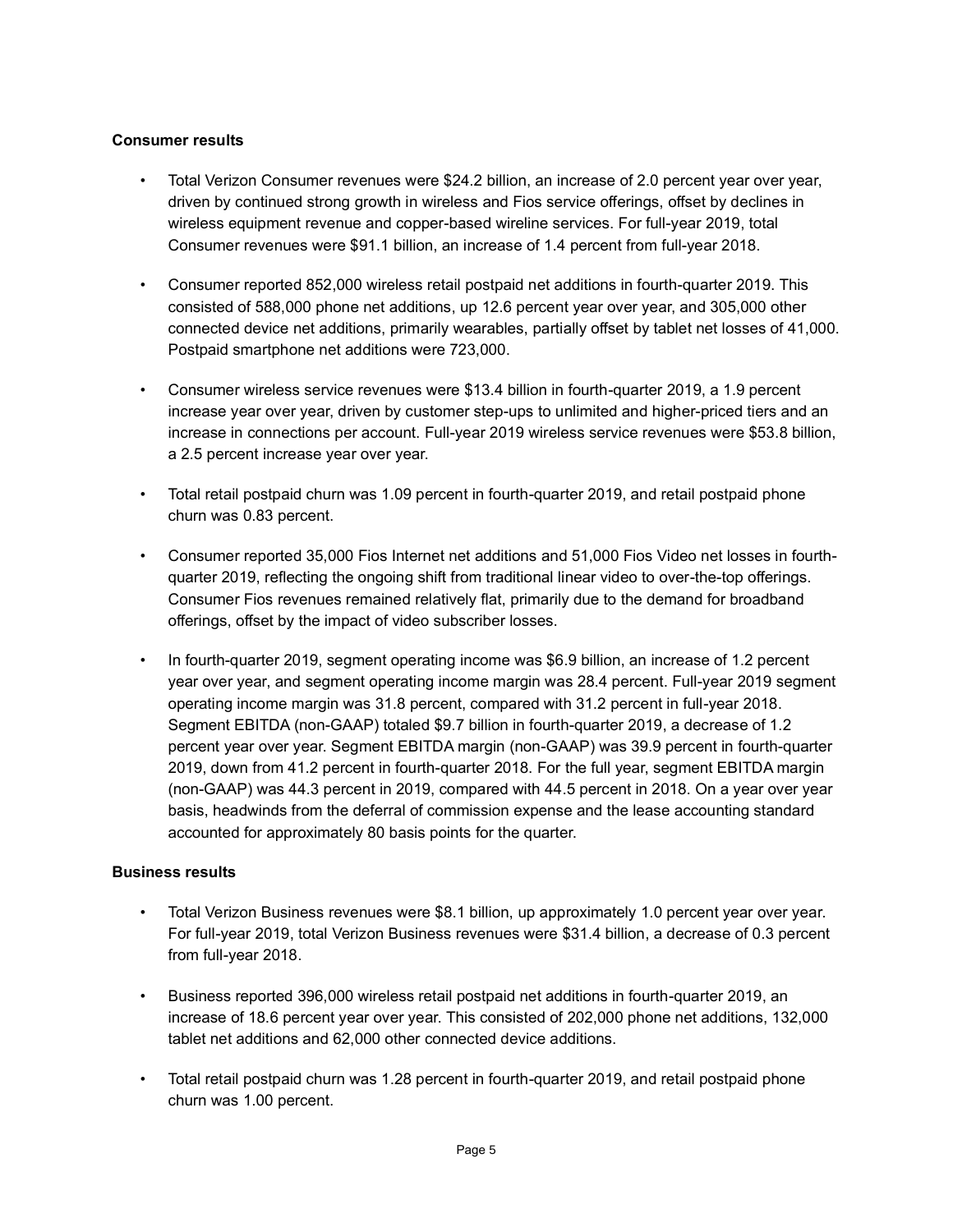• In fourth-quarter 2019, segment operating income was \$666 million, a decrease of 16.6 percent year over year, and segment operating income margin was 8.3 percent. Full-year 2019 segment operating income margin was 12.0 percent, compared with 13.2 percent in full-year 2018. Segment EBITDA (non-GAAP) totaled \$1.7 billion in fourth-quarter 2019, a decrease of 10.4 percent year over year. Segment EBITDA margin (non-GAAP) was 20.7 percent, down from 23.3 percent in fourth-quarter 2018, due in part to declines in high margin wholesale revenue. For the full year, segment EBITDA margin (non-GAAP) was 25.0 percent in 2019, compared with 26.7 percent in 2018. On a year over year basis, headwinds from the deferral of commission expense and the lease accounting standard accounted for approximately 50 basis points for the quarter.

### **Media results**

• Total Verizon Media revenues in fourth-quarter 2019 were \$2.1 billion, nearly flat year over year. This is a meaningful improvement from the decline reported at the beginning of the year. Gains in native advertising and the demand-side platform continue to be offset by declines in legacy desktop search revenue streams.

### **Outlook and guidance**

For 2020, Verizon expects the following:

- Adjusted EPS growth (non-GAAP) of 2 to 4 percent.
- Low-to-mid single-digit percentage growth in consolidated revenues compared to full-year 2019.
- Capital spending to be in the range of \$17 billion to \$18 billion, including the expansion of 5G in new and existing markets, the densification of 4G, and the continuation of the fiber build-out.
- Adjusted effective income tax rate (non-GAAP) in the range of 23 percent to 25 percent.

*NOTE: See the accompanying schedules and www.verizon.com/about/investors for reconciliations to generally accepted accounting principles (GAAP) for non-GAAP financial measures cited in this document.*

Verizon Communications Inc. (NYSE, Nasdaq: VZ) was formed on June 30, 2000 and is celebrating its 20th year as one of the world's leading providers of technology, communications, information and entertainment products and services. Headquartered in New York City and with a presence around the world, Verizon generated revenues of \$131.9 billion in 2019. The company offers voice, data and video services and solutions on its award winning networks and platforms, delivering on customers' demand for mobility, reliable network connectivity, security and control.

#### ####

VERIZON'S ONLINE MEDIA CENTER: News releases, stories, media contacts and other resources are available at www.verizon.com/about/news/. News releases are also available through an RSS feed. To subscribe, visit www.verizon.com/about/rss-feeds/.

#### **Forward-looking statements**